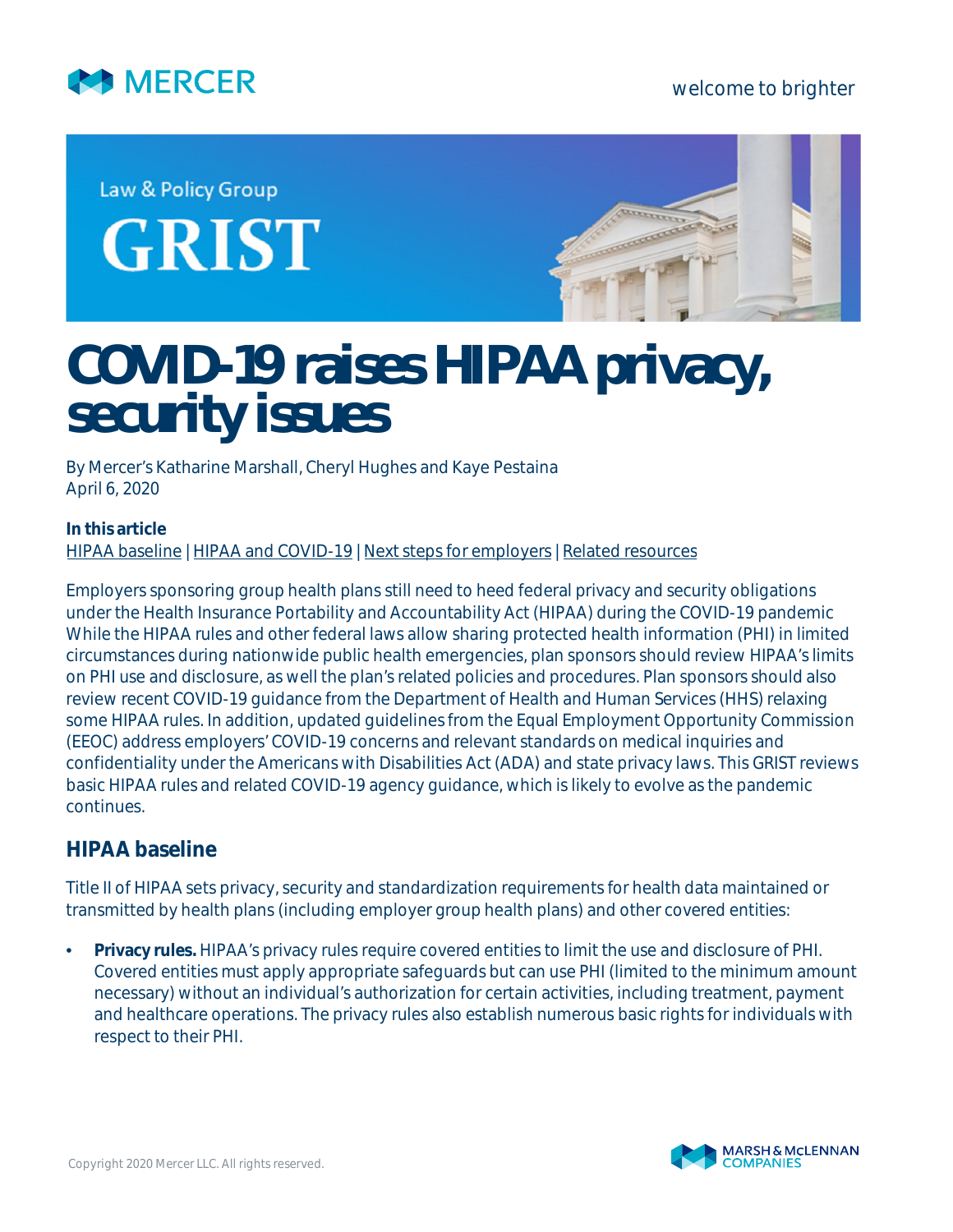Page 2 Law & Policy Group | GRIST **COVID-19 raises HIPAA privacy, security issues**

• **Security rules.**HIPAA's security rules set out steps that covered entities must follow to secure electronic PHI (e-PHI). Covered entities must establish a security infrastructure, protect any IT systems that store or transmit e-PHI, and ensure business associates safeguard e-PHI.

#### **Privacy reminders**

Because HIPAA applies only to covered entities and their business associates, any information about an employee's health that an employer might obtain is subject to HIPAA only if received in the context of a group health plan. Information about an employee's exposure to or contraction of the virus that an employer receives from the group health plan is subject to HIPAA. In contrast, information about COVID-19 symptoms, exposure or diagnosis that an employee shares with a coworker or supervisor (who is not part of the health plan's workforce) is not subject to HIPAA.

The HHS Office for Civil Rights (OCR) has issued a **[bulletin](https://list.nih.gov/cgi-bin/wa.exe?A3=ind2002&L=OCR-PRIVACY-LIST&E=quoted-printable&P=26304&B=--_000_MN2PR09MB5273A50684C625B2F8659797E5000MN2PR09MB5273namp_&T=text%2Fhtml;%20charset=iso-8859-1&XSS=3&header=1)** reminding covered entities about their HIPAA obligations in light of the coronavirus outbreak. Disclosing PHI necessary for treatment, including care management and coordination, does not require obtaining the patient's authorization. Covered entities also can disclose PHI without the patient's authorization to:

- A public health authority, such as the Centers for Disease Control (CDC) or a local health department
- A foreign government agency at the direction of a public health authority
- Persons at risk of contracting or spreading a disease or condition, if authorized by law when necessary for public health intervention
- A patient's family members, relatives, friends or others involved in patient's care, but only if one of these conditions applies:
	- ─ The patient has given verbal permission or is reasonably presumed not to object.
	- ─ The patient is unconscious or incapacitated, and professional judgment concludes that the disclosure is in the patient's best interest.
- Anyone as necessary to prevent or lessen a serious and imminent threat to the health and safety of a person or the public

A few of these permitted PHI disclosures without individual authorization merit a closer review in light of the present pandemic.

**Disclosure to public health authorities.** PHI may be disclosed without individual authorization to the CDC and to state and local health authorities that are collecting information about the spread of COVID-19.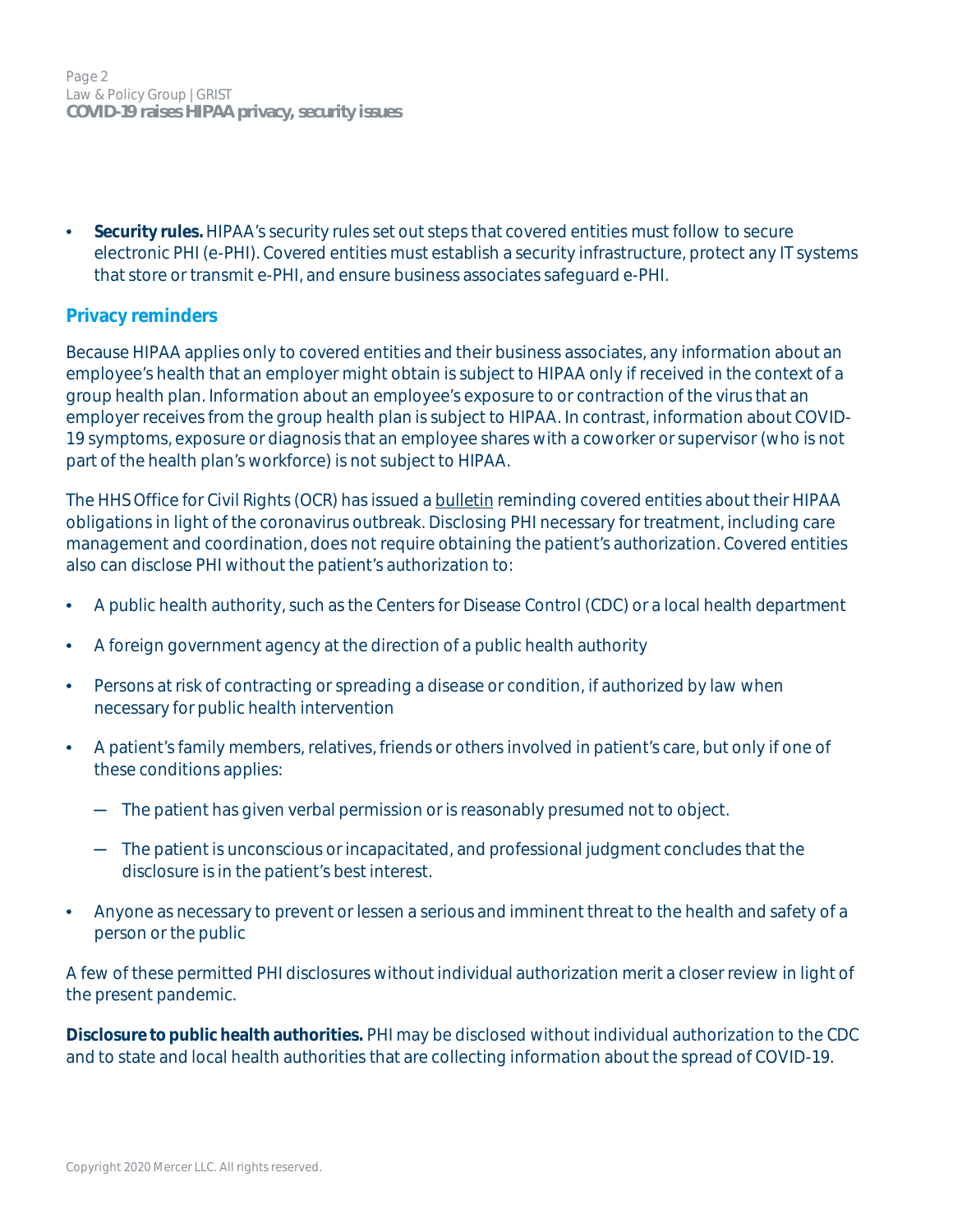This means a covered entity can disclose PHI to those authorities on an ongoing basis, as needed to report cases of COVID-19 exposure and suspected or confirmed cases of COVID-19. If authorized by the business associate agreement (BAA), a business associate can also make these disclosures to public health authorities on behalf of a covered entity.

**Disclosure to persons at risk.** Covered entities can disclose PHI without individual authorization to persons at risk of contracting or spreading the virus, but only if a state law (such as a duty-to-notify law) authorizes such disclosures to prevent or control the spread of disease. Before making this type of disclosure, covered entities should carefully consider applicable state laws and regulations.

**Disclosure to prevent or lessen a serious threat.** The HIPAA privacy rule permits disclosing PHI without individual authorization to others in a position to lessen or prevent a serious imminent threat, if the disclosure is consistent with applicable state laws and regulations. Health professionals typically make this type of disclosure relying on professional judgment about the nature and severity of the public threat.

**Minimum necessary limit always applies.** Even when PHI disclosure without individual authorization is permissible, covered entities can disclose only the minimum necessary information. Relying on the CDC's or another public health authority's statement that the requested information is the minimum necessary is likely reasonable under the circumstances.

**Disclosures to the media.** HIPAA does not permit disclosing PHI to the media without first obtaining written authorization from the individual or an authorized representative.

## **Other laws restricting disclosure of medical information**

Besides HIPAA, other laws — like the ADA and state privacy laws — may restrict the disclosure of medical information. Updated EEOC guidance on [pandemic preparedness in the workplace and the ADA](https://www.eeoc.gov/facts/pandemic_flu.html#q6) discusses a variety of situations in which an ADA-covered employer can inquire about employees' COVID-19 symptoms. The guidance states that any information from those inquiries that an employer receives and maintains is subject to the ADA's confidentiality rules.

Because public health authorities have acknowledged community spread of COVID-19, examples of reasons why an employer might inquire about COVID-19 during the pandemic emergency — while abiding by ADA confidentiality rules — include:

- To send home an employee with COVID-19 or symptoms associated with it
- To determine if employees who report feeling ill at work or call in sick have COVID-19 symptoms, such as fever, chills, cough, shortness of breath or sore throat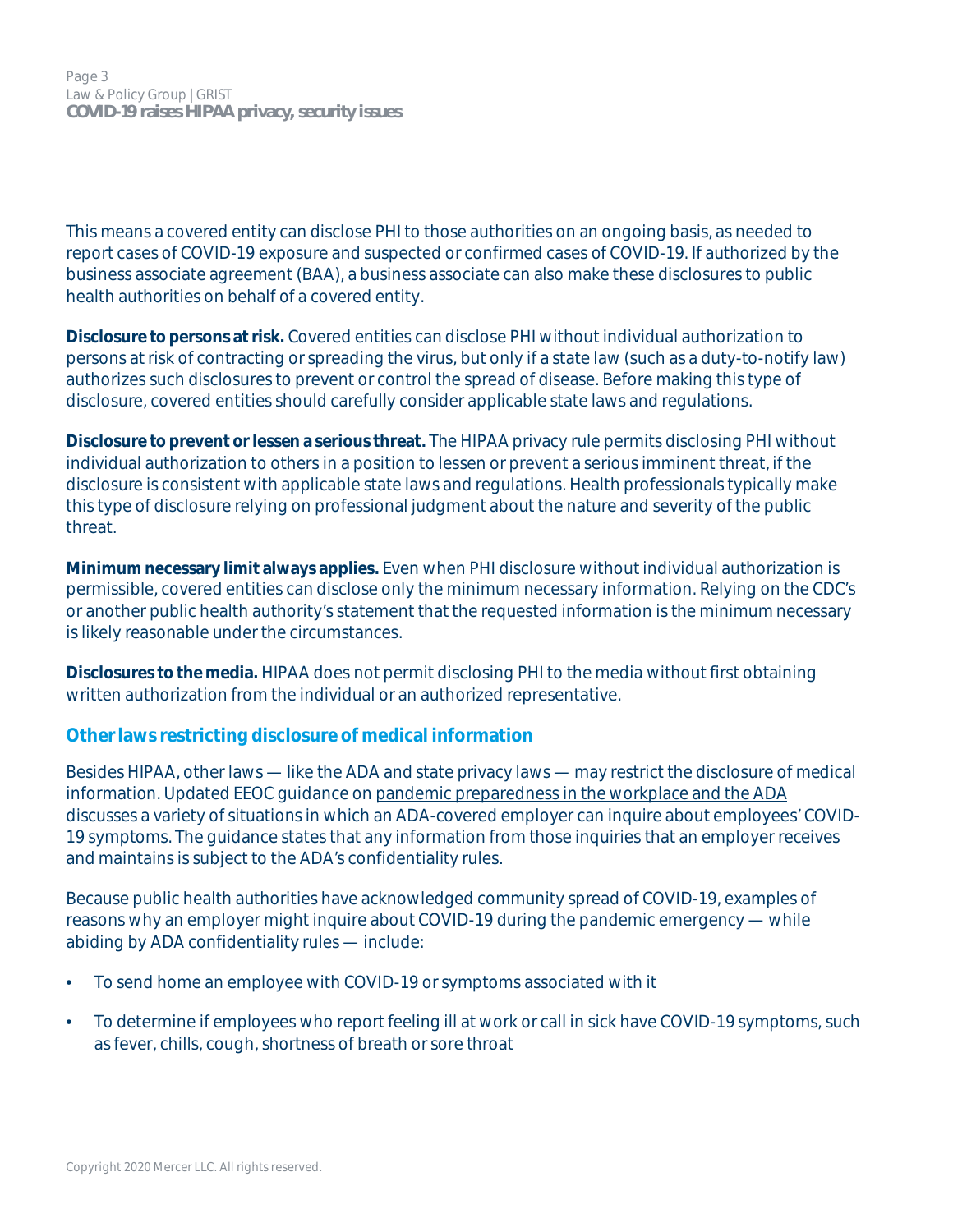Page 4 Law & Policy Group | GRIST **COVID-19 raises HIPAA privacy, security issues**

- To measure employees' body temperature
- To obtain information considered necessary by the CDC and state/local public health authorities before permitting an employee's return to the workplace after travel to certain locations, whether for business or personal reasons

Employers should note that these special EEOC rules on medical inquiries apply only during the pandemic emergency.

#### **Considerations for working remotely**

Many employees are working remotely in response to government stay-at-home orders or employers' voluntarily closing workspaces to reduce spread of the virus. Remote work can create some privacy and security challenges. The HIPAA rules apply to PHI, regardless of where covered entities' employees and business associates are located. A covered entity's HIPAA policies and procedures likewise apply equally to employees working in the office and from home.

Coordination with a multidisciplinary team of information technology, legal, operational and other professionals may be necessary to mitigate risk associated with working from home unexpectedly. A few key points to keep in mind include:

- Employees accessing PHI should have private workspaces.
- PHI should not be accessed on shared devices, including printers.
- Hard copies of PHI should be stored securely or shredded.
- Computers or other access to PHI should be physically secured and not left unsecured or unattended.
- Access to PHI should still be safeguarded with features like unique user IDs, passwords, automatic logoff or screen lock, and encryption tools.

Covered entities may want to conduct new HIPAA training, focusing on how privacy and security policies and procedures apply in the remote environment. Covered entities should also consider whether any new service providers facilitating remote work require business associate contracts. Keep in mind that breach notification rules continue to apply, and inadequate or untimely breach notifications can trigger penalties.

# <span id="page-3-0"></span>**HIPAA and COVID-19**

Given the ongoing and evolving nature of the COVID-19 pandemic, HHS continues to issue guidance easing certain HIPAA rules or explaining how those rules apply during the pandemic. In addition, the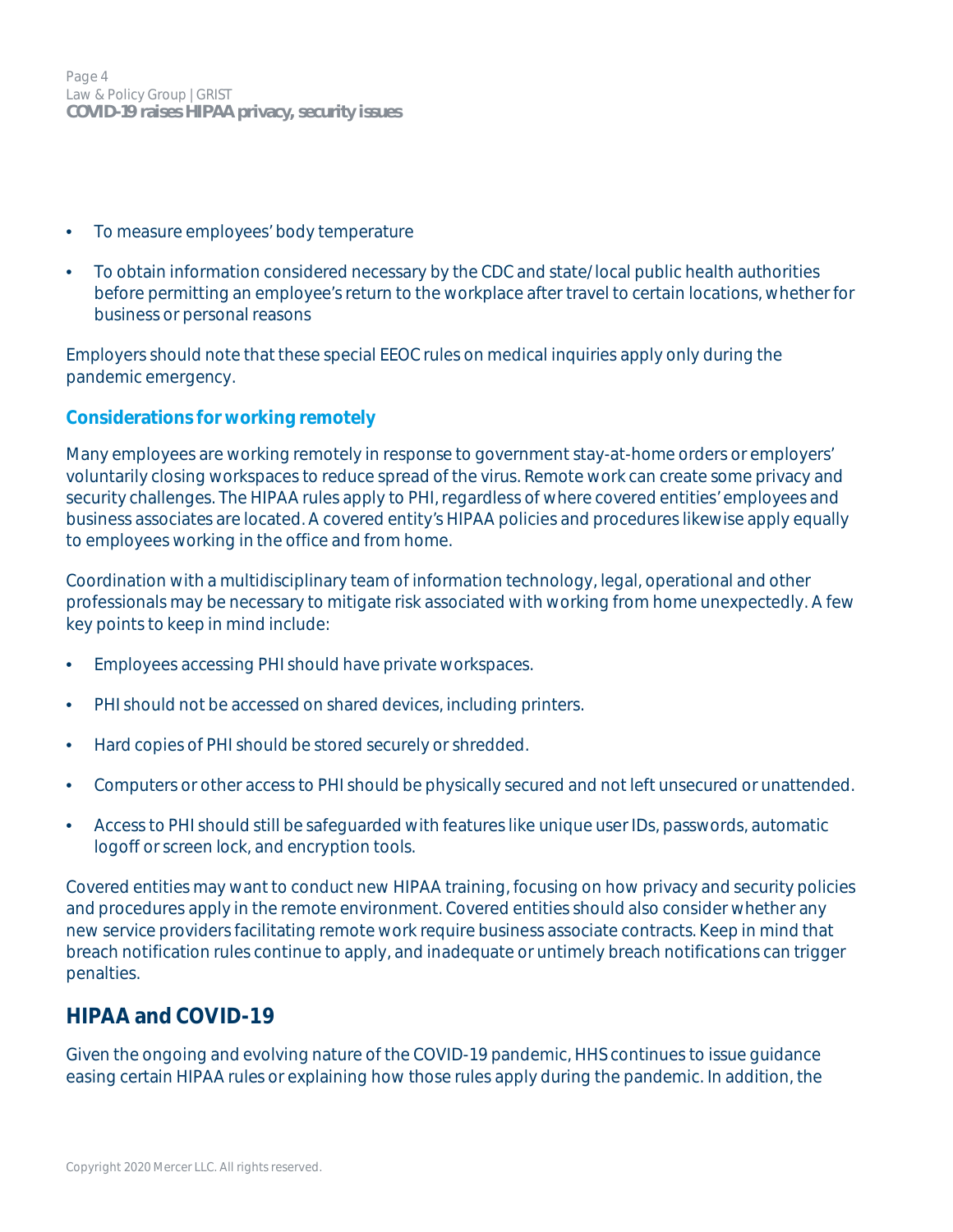Page 5 Law & Policy Group | GRIST **COVID-19 raises HIPAA privacy, security issues**

Coronavirus Aid, Relief and Economic Security (CARES) Act ([Pub. L. No. 116-136\)](https://www.congress.gov/116/bills/hr748/BILLS-116hr748enr.pdf) directs HHS to issue guidance on PHI disclosures that addresses compliance with existing HIPAA regulations and any new policies taking effect due to the national emergency. This guidance will likely reflect HHS's broader ability to waive HIPAA rules due to the public health emergency.

#### **Limited waivers for hospitals**

The secretary of HHS has announced [limited waivers](https://www.hhs.gov/sites/default/files/hipaa-and-covid-19-limited-hipaa-waiver-bulletin-508.pdf) of certain HIPAA privacy sanctions and penalties in response to the [declaration](https://www.phe.gov/emergency/news/healthactions/phe/Pages/2019-nCoV.aspx) of a nationwide COVID-19 public health emergency. Existing law ([Pub. L. No.](https://www.govinfo.gov/content/pkg/PLAW-108publ276/pdf/PLAW-108publ276.pdf) [108-276](https://www.govinfo.gov/content/pkg/PLAW-108publ276/pdf/PLAW-108publ276.pdf) and [42 USC § 1320b-5](https://uscode.house.gov/view.xhtml?req=granuleid:USC-prelim-title42-section1320b-5&num=0&edition=prelim)) gives the federal government authority to waive certain HHS requirements during a national emergency. The HIPAA waivers for hospitals apply only for 72 hours from the time a hospital implements its existing disaster protocol.

Under the waivers, HHS will not impose sanctions and penalties on covered hospitals that do not comply with the HIPAA privacy requirements to:

- Obtain a patient's consent before consulting with family or friends involved in patient's care
- Honor a patient's request to opt out of the facility directory
- Distribute the notice of privacy practices
- Honor a patient's request for privacy restrictions
- Honor a patient's request for confidential communications

When the public health emergency ends or the 72-hour waiver period expires, whichever occurs first, the hospital must again comply with all HIPAA privacy requirements.

**Waivers may extend to group health plans.** The broader HHS authority granted in the CARES Act could allow the agency to issue waivers that apply to group health plans — in addition to healthcare providers — during a national emergency.

#### **Disclosure for public health oversight**

HHS has [announced](https://www.hhs.gov/sites/default/files/notification-enforcement-discretion-hipaa.pdf) it will not impose HIPAA penalties on healthcare providers or business associates engaging in good-faith PHI uses and disclosures for public health and health oversight activities during the nationwide COVID-19 public health emergency. Current regulations allow a HIPAA business associate to use and disclose PHI for public health and health oversight purposes only if expressly permitted by the BAA or required by law. Under the new nonenforcement policy, the OCR will not penalize business associates that provide requested PHI or related data analytics to federal and state public health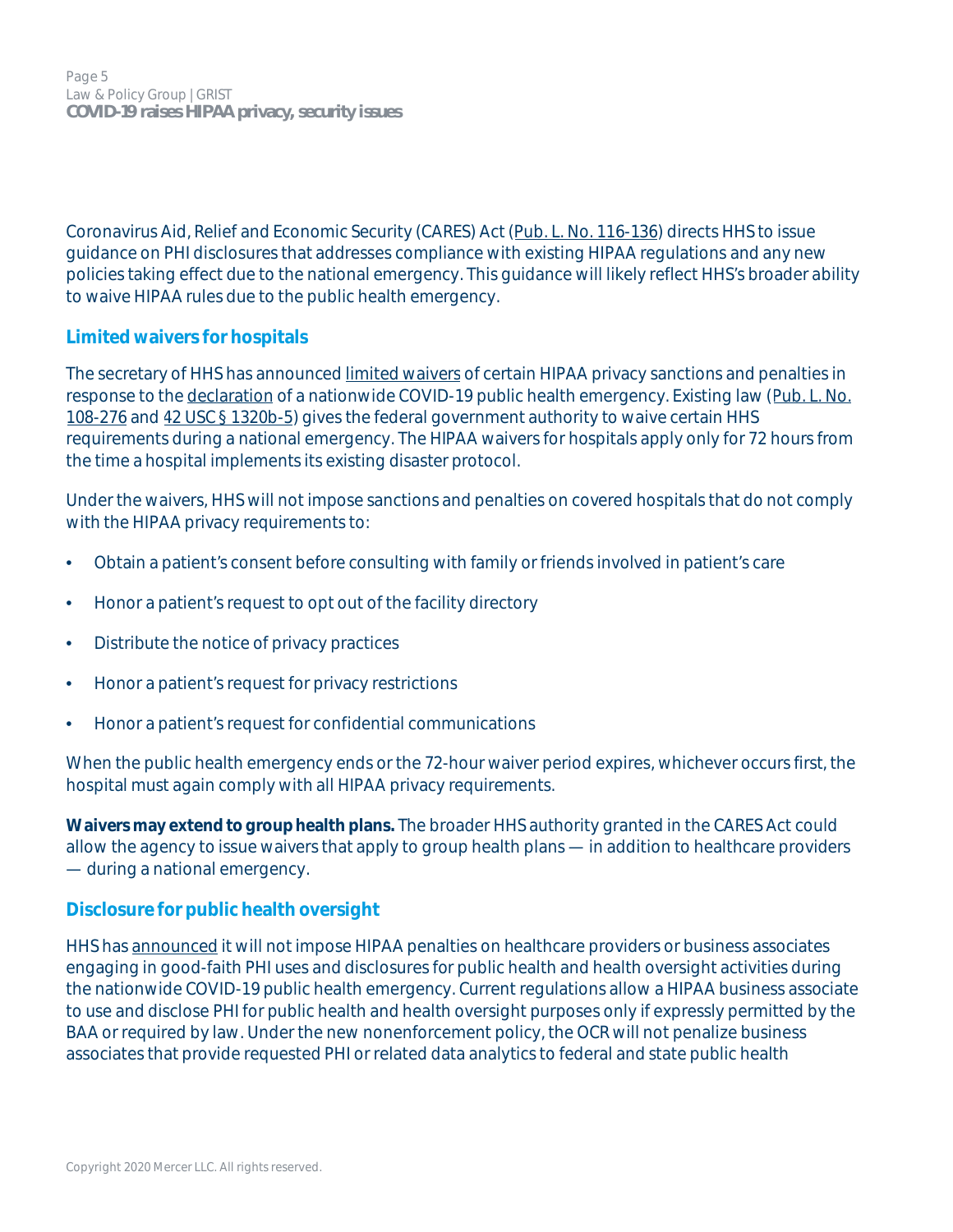Page 6 Law & Policy Group | GRIST **COVID-19 raises HIPAA privacy, security issues**

authorities, state and local health departments, and state emergency operations centers during the COVID-19 national emergency, even if the BAA does not expressly authorize this activity.

This penalty relief applies only if the business associate notifies the covered entity about the PHI disclosure within 10 days. The nonenforcement policy will remain in effect until the HHS secretary declares the public health emergency no longer exists or the declared public health emergency expires, whichever occurs first.

#### **Disclosure to first responders**

The OCR has issued [guidance](https://www.hhs.gov/sites/default/files/covid-19-hipaa-and-first-responders-508.pdf) providing examples of when covered entities — including group health plans — may disclose the PHI of an individual who has been infected with or exposed to COVID-19 to law enforcement, paramedics, other first responders and public health authorities. Plans sponsors should review the guidance to refresh their knowledge of these standards.

#### **Relief for telehealth**

Under March 17 [guidance](https://www.hhs.gov/hipaa/for-professionals/special-topics/emergency-preparedness/notification-enforcement-discretion-telehealth/index.html), the OCR will not impose penalties during the public health emergency on providers using certain telehealth remote communications that do not meet HIPAA's privacy, security and breach notification requirements. Examples of these communication technologies include popular video chat applications like Apple's FaceTime, Facebook Messenger, Google Hangouts, Zoom and Skype.

This enforcement discretion presumably applies to all HIPAA covered providers delivering care to any patient, including those covered by private commercial plans and employer-sponsored plans. More information is available through a set of OCR [FAQs.](https://www.hhs.gov/sites/default/files/telehealth-faqs-508.pdf) The office will issue a public notice when this enforcement discretion related to telehealth ends.

## **Civil rights, HIPAA and COVID-19**

A recent OCR [bulletin](https://www.hhs.gov/sites/default/files/ocr-bulletin-3-28-20.pdf) reminds entities subject to Section 1557 of the ACA — generally those receiving HHS funding for health programs — and Section 504 of the Rehabilitation Act about those laws' anti-bias protections. Both laws prohibit discrimination on the basis of race, color, national origin, disability, age, sex, exercise of conscience or religion.

The OCR is particularly concerned that people who have disabilities or limited English skills or need religious accommodations might get put at the end of the line for health services during the pandemic. To avoid that outcome, entities covered by Section 1557 should generally ensure — if resources allow that they:

• Provide effective communication with individuals who are hearing or visually impaired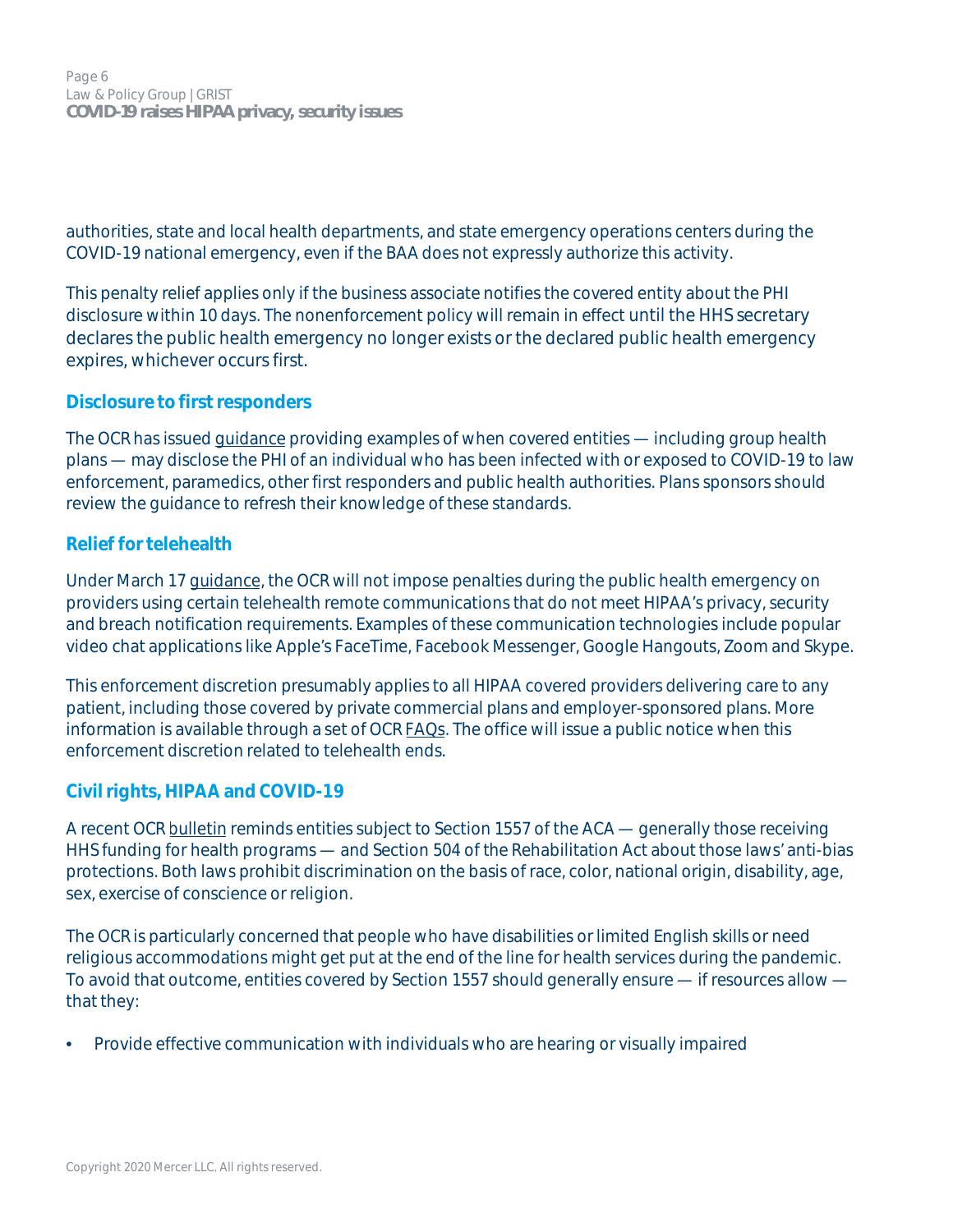Page 7 Law & Policy Group | GRIST **COVID-19 raises HIPAA privacy, security issues**

- Provide meaningful access to programs and information for individuals with limited English proficiency
- Deliver emergency messages in plain language and in the languages prevalent in the affected area — and in multiple formats
- Address the needs of individuals with disabilities
- Respect requests for religious accommodations in treatment and access to clergy or faith practices

Some actions or accommodations may not be required if they fundamentally alter the nature of a program, impose an undue financial and administrative burden, or pose a direct threat.

# <span id="page-6-0"></span>**Next steps for employers**

**Stay tuned for future guidance.**As the COVID-19 pandemic continues to unfold, employers should stay tuned for rapidly evolving guidance from HHS and other agencies regarding the HIPAA privacy and security rules and related group health plan obligations.

**Stay the course on HIPAA privacy and security compliance.** Group health plans have not received any general relief from HIPAA's privacy and security rules. Employers with health plan employees working remotely or with limited operations must continue to focus on HIPAA privacy and security compliance and report any security breaches if necessary. State privacy laws also continue to apply.

**Any medical testing requires careful review of ADA rules.** Before establishing any type of medical test for employees, including taking body temperatures, employers should review with employment counsel the EEOC's related ADA rules and guidance.

**Avoid discrimination.** Any entities that receive HHS funding and are subject to the ACA's Section 1557 rules should carefully review the new guidance on avoiding prohibited discrimination under the federal civil rights laws.

**Review substance use disorder (SUD) disclosure reforms.** Unrelated to the current public health crisis, the CARES Act has significantly changed the Public Health Service Act's confidentiality requirements governing the use and disclosure of certain SUD information (42 US § 290dd-2). These requirements are often referred to as "Part 2," which is where related regulations appear in Title 42 in the Code of Federal Regulations. The law generally doesn't apply to group health plans, unless they have obtained Part 2 information from covered providers and want to redisclose it. Employers adopting innovative valuebased purchasing arrangements have had concerns about Part 2's more restrictive consent requirements. The CARES Act addresses these concerns, revising the statute to align many of its requirements with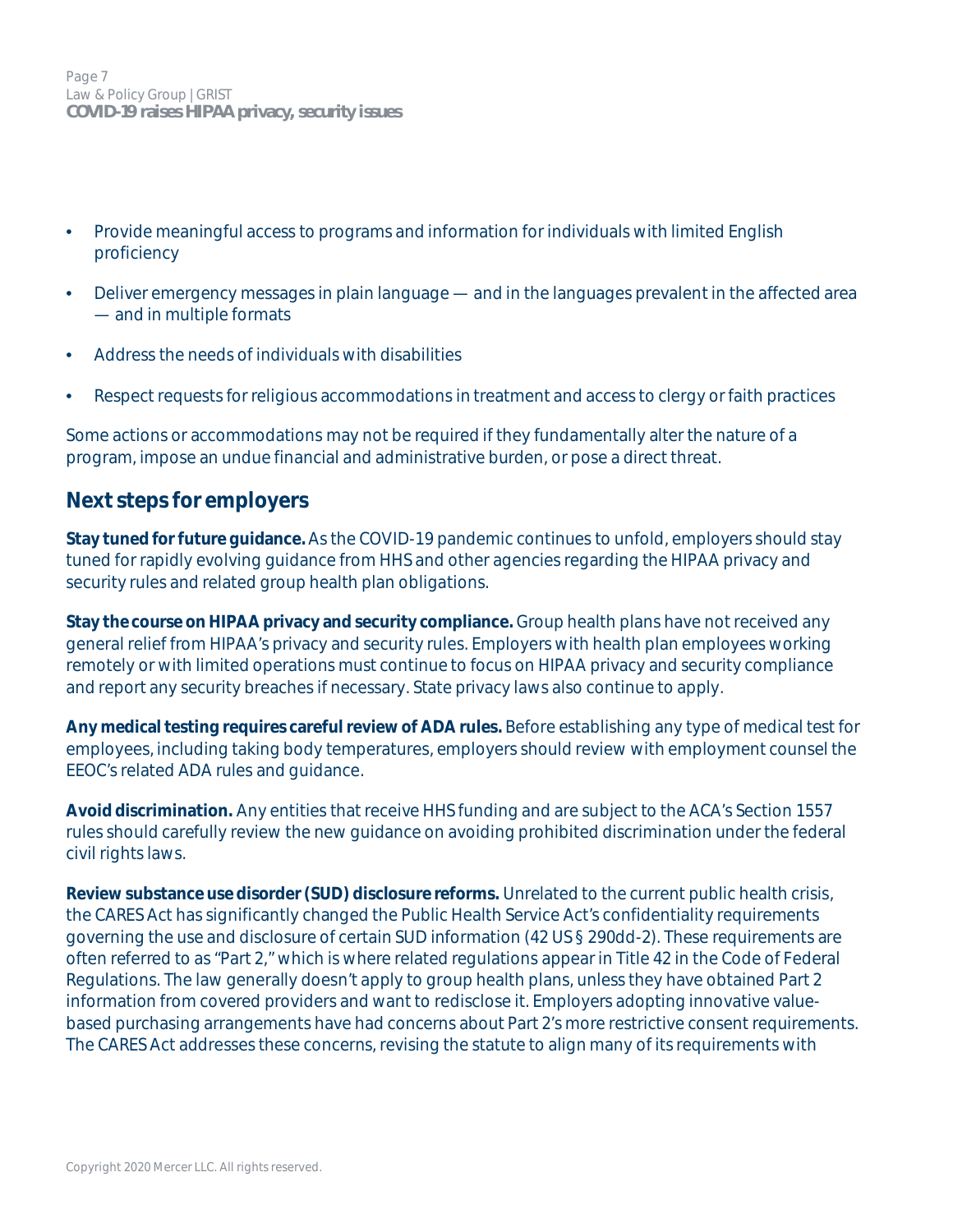HIPAA and directing HHS to update existing Part 2 regulations accordingly. The revised rules will apply to SUD information uses and disclosures starting 12 months after the legislation's March 27 enactment.

# <span id="page-7-0"></span>**Related resources**

#### **Non-Mercer resources**

- [HHS webpage on HIPAA, civil rights and COVID-19](https://www.hhs.gov/hipaa/for-professionals/special-topics/hipaa-covid19/index.html) (HHS)
- [Notice of enforcement discretion under HIPAA: Use and disclosure of PHI by business associates for](https://www.hhs.gov/sites/default/files/notification-enforcement-discretion-hipaa.pdf) [public health oversight](https://www.hhs.gov/sites/default/files/notification-enforcement-discretion-hipaa.pdf) (HHS, April 2, 2020)
- [Civil rights, HIPPA and the coronavirus disease 2019 \(COVID-19\) bulletin](https://www.hhs.gov/sites/default/files/ocr-bulletin-3-28-20.pdf) (HHS, March 28, 2020)
- [Pub. L. No. 116-136](https://www.congress.gov/116/bills/hr748/BILLS-116hr748eas.pdf), the CARES Act (Congress, March 27, 2020)
- [HIPAA and emergency preparedness, planning and response](https://www.hhs.gov/hipaa/for-professionals/special-topics/emergency-preparedness/index.html) (HHS, March 27, 2020)
- [COVID-19 and HIPAA: Disclosures to law enforcement, paramedics, other first responders and public](https://www.hhs.gov/sites/default/files/covid-19-hipaa-and-first-responders-508.pdf) [health authorities](https://www.hhs.gov/sites/default/files/covid-19-hipaa-and-first-responders-508.pdf) (HHS, March 24, 2020)
- [Pandemic preparedness in the workplace and the Americans with Disabilities Act](https://www.eeoc.gov/facts/pandemic_flu.html#q6) (EEOC, March 21, 2020)
- [FAQs on telehealth and HIPAA during the COVID-19 nationwide public health emergency](https://www.hhs.gov/sites/default/files/telehealth-faqs-508.pdf) (HHS, March 20, 2020)
- [Notification of enforcement discretion for telehealth remote communications during the COVID-19](https://www.hhs.gov/hipaa/for-professionals/special-topics/emergency-preparedness/notification-enforcement-discretion-telehealth/index.html) [nationwide public health emergency](https://www.hhs.gov/hipaa/for-professionals/special-topics/emergency-preparedness/notification-enforcement-discretion-telehealth/index.html) (HHS, March 17, 2020)
- [COVID-19 and HIPAA bulletin:](https://www.hhs.gov/sites/default/files/hipaa-and-covid-19-limited-hipaa-waiver-bulletin-508.pdf) Limited waiver of HIPAA sanctions and penalties (HHS, March 2020)
- [HIPAA administrative simplification](https://www.cms.gov/Regulations-and-Guidance/Administrative-Simplification/HIPAA-ACA/index.html) (CMS, Feb. 12, 2020)
- [Bulletin: HIPAA privacy and novel coronavirus](https://list.nih.gov/cgi-bin/wa.exe?A3=ind2002&L=OCR-PRIVACY-LIST&E=quoted-printable&P=26304&B=--_000_MN2PR09MB5273A50684C625B2F8659797E5000MN2PR09MB5273namp_&T=text%2Fhtml;%20charset=iso-8859-1&XSS=3&header=1) (HHS, Feb. 3, 2020)
- [COVID-19 public health emergency declaration](https://www.phe.gov/emergency/news/healthactions/phe/Pages/2019-nCoV.aspx) (HHS secretary, Jan. 31, 2020)
- [HIPAA and public health](https://www.hhs.gov/hipaa/for-professionals/special-topics/public-health/index.html) (HHS, June 16, 2017)
- [HIPAA FAQs for professionals](http://www.hhs.gov/ocr/privacy/hipaa/faq/index.html) (HHS)